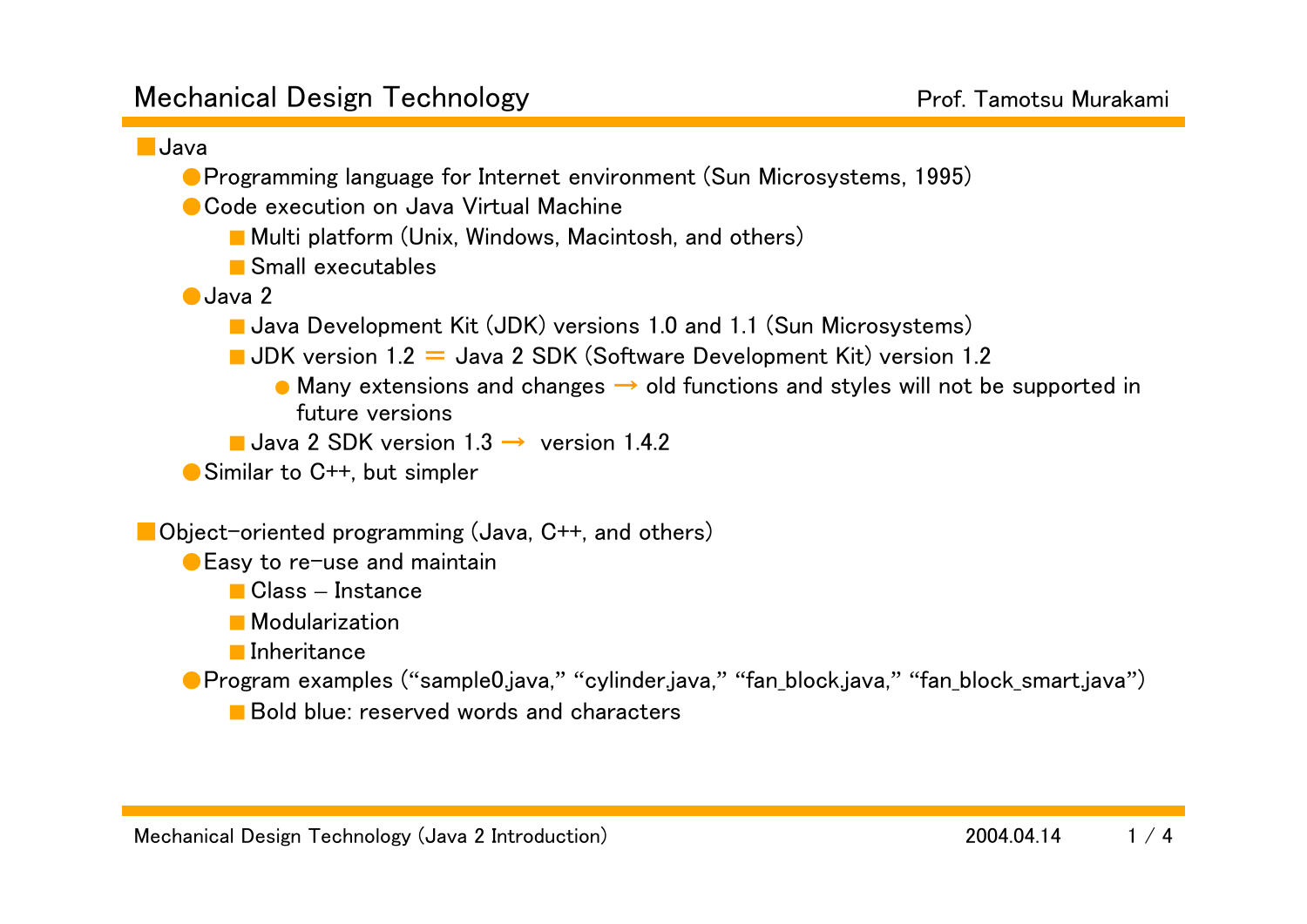$\bigcirc$  Class - Instance

■ Class (See files "cylinder.java" and "fan\_block.java")

- Description of general property and behavior for a category
	- ◆ Variable (Information)
	- ◆ Method (Operation)
- Class definition
	- ◆ access class-name (variables, constructors, methods)
- Method definition
	- ◆ access return-value-type method-name (arguments, operations)
- Constructor
	- ◆ Special method to generate instances
- Instance (See file "sample0.java")
	- Specific example (with specific values) in a category
- Modularization
	- Access (public, protected, private)
		- Public: The variable or method is accessible from the outside
		- Private: The variable or method is not accessible from the outside
- ●Inheritance (See file "fan block smart.java")
	- Utilize predefined classes and add or redefine only those portions that are different
		- Efficient programming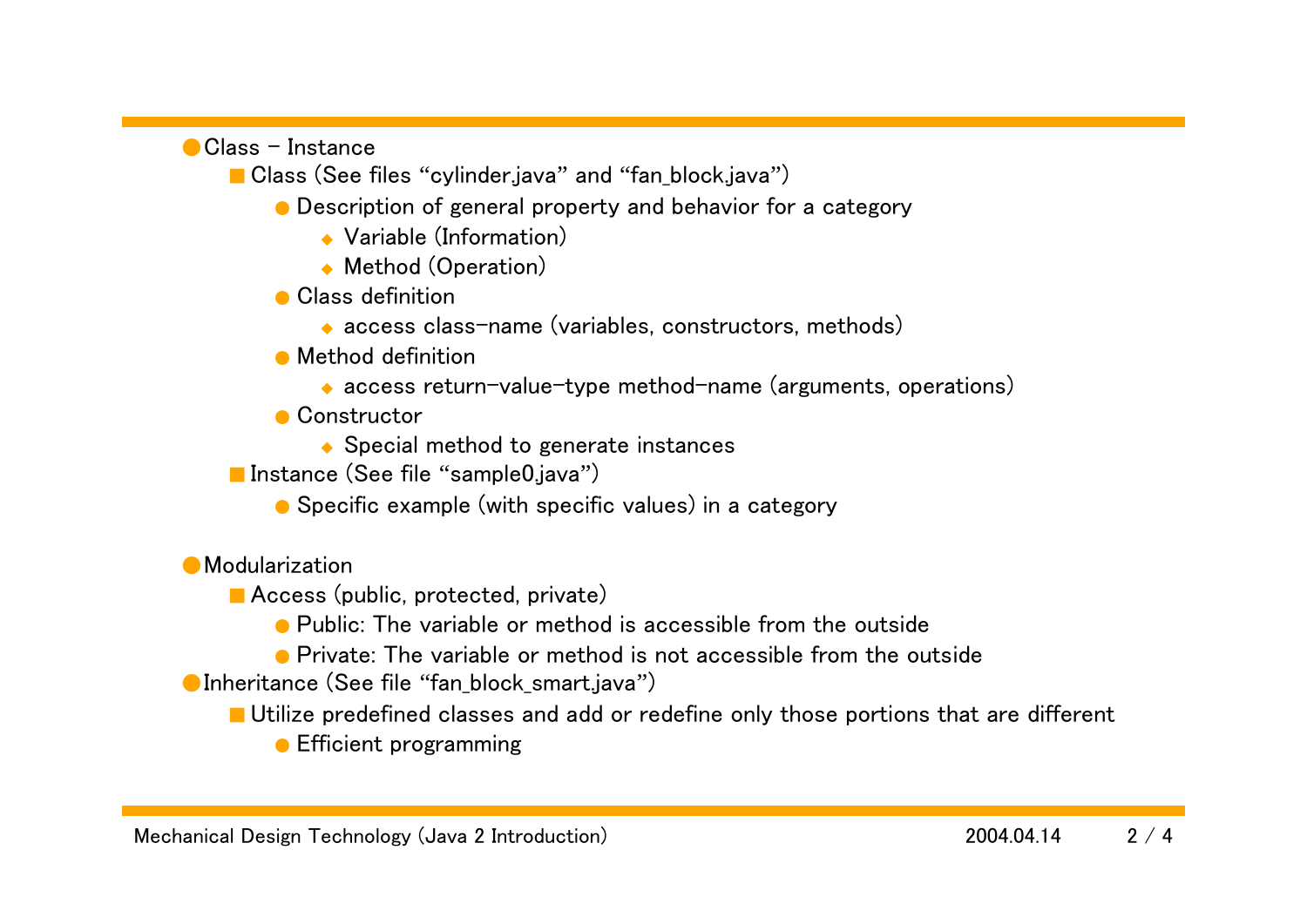■ Add or override variables and methods

● Compare "fan\_block.java" and "fan\_block\_smart.java"

■ Definition

● Access class-name and extend super-class-name

## ●Miscellaneous

■ Package

**• Group files based on directory hierarchy where the files are located** 

● Avoid ambiguity (other classes (files) with the same name may exist)

■ Import

● Use other classes defined separately (in other files)

■ How to make an object-oriented program complete your task

● What information and operations does your task include?

●How can the information and operations be modularized?

● How can the information and operation modules be defined as class hierarchy?

## ■Preparation

●Download J2SE v 1.4.2 SDK(50MB) and J2SE v 1.4.2 Documentation(33MB) from Java Web page(e.g., "http://java.sun.com/j2se/1.4.2/download.html" for Unix and Windows)

**O**Install (If you are not an administrator, you need to ask one)